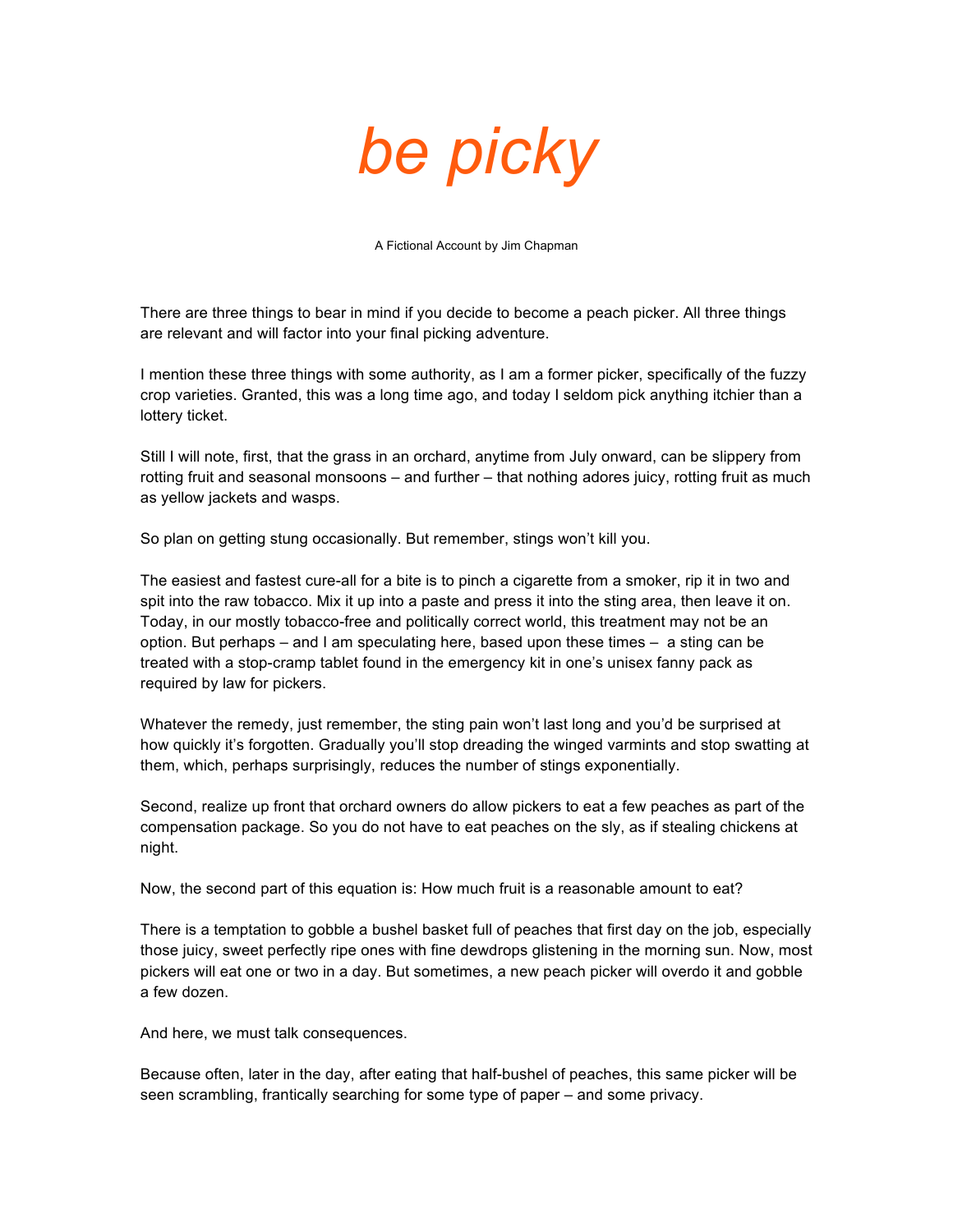"Great God Almighty!!" he says with wild eyes. "Any y'all gotta a napkin or envelope on you or in your truck?" There is a high tremor in his voice as they frantically dig through shirt pockets.

"Any y'all got a receipt? Newspaper? Old shirt? Slice of white bread?" Even a county agent's slick brochure on chinch-mite eradication will suddenly be viewed as precious as lapis stone. The rotting sleeve of an old flannel shirt from under a car seat is suddenly as worthy as an English king's banner of purple felt and stitched gold.

I have seen new crop pickers misjudge the cumulative effect of eating a bellyful of peaches. There is usually a moment of awareness, a strange white-lipped look at the horizon as if witnessing an alien invasion, then suddenly breaking into a mad bolt through the crop trees.

Usually novice pickers don't know where they are going; it's just reflex running, like when your body goes into spasms to dodge a biting dog or when it senses a coming bolt of lightning. This St. Vitus Dance-like usually ends badly once it starts, resulting in knots on the head and needing a change of personal garments.

So do be cautious when eating peaches. Enjoy a couple and call it a day. Remember, there are more peaches to eat tomorrow … and the day after that.

Third, a note about picking attire: Peach fuzz is itchier, pound for pound, than a family of silkworms taking up residence in your drawers. Yes, it's tempting to wear beach attire to pick peaches on a beautiful farm, just a tank top, shorts and open beach shoes. As if you'll be soaking up rays in the beautiful countryside at a Roman villa garden, occasionally picking a peach or two. Might as well get a little sun, goes the thinking.

Yet, just the opposite is true.

The more skin you show, the more fuzz will have a chance to irritate you.

Dress like you're heading into a mud clod fight down in the river bottom with your wildest cousins. Wear loose, dry clothes, or you will feel like ol' king Tutankhamun wrapped tight in his mummy garb once those cotton clothes get wet. (Bring a change of dry clothes, too.) When choosing clothing, avoid those heavy, work jeans that weigh 15 or so pounds when wet as they rub the inner thighs to blistered gooseflesh.

Lightweight water repellent clothing is the best option.

As far as footwear, do not plan to wear flip-flops, as they give zero traction running from wasps on slick ground, especially uphill. Some new pickers, perhaps thinking of North Georgia as a world of barefoot farmers, might show up with bare feet to pick peaches. While this probably was OK in prehistoric times, before shoes, it is a bad choice today unless one wants "mechanic's feet", i.e., looking as if they can and have changed our truck transmissions with their feet.

Also, avoid those cute plastic rain boots they make for adults so they can look like third-graders because the constant walking and sweating, coupled with the humidity, stews the feet into a sweltering mini climate all of their own.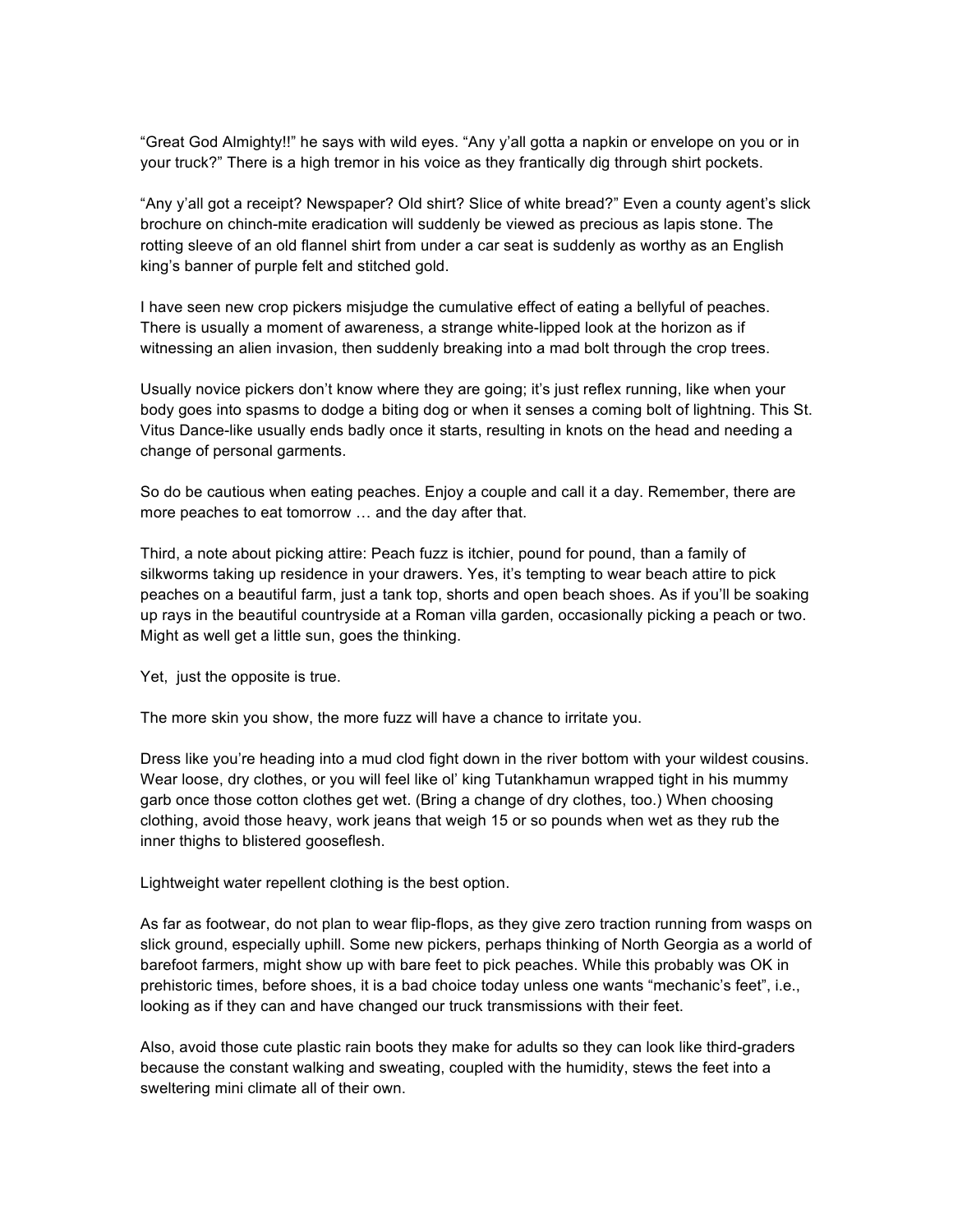Sturdy but breathable shoes with water repellent qualities are best for the gig.

Of course, you may choose to ignore these three tips, and I myself but I have violated all three suggestions, individually and all at once. I will report that few things are worse than fierce humidity, a churning stomach, a bee sting or two and peach fuzz at work inside your skivvies.

Taken together, it makes for a tropical inferno to rival Dante's inferno – any day of the week.

I spent summers on and off for years as a peach picker. Having gone to school with the kids of the owners, they were, and still are, like family. Between jobs, if I needed work, I just drove up to the orchard. They always put me to work.

Most peach pickers back then tended to be young guys in their teens or 20s. And being young, a bit of tomfoolery sometimes happened, such as rotten peach fights and so on. I recall catching many a rotten peach in my ear. But no worries. After a couple of days, pretty much all of the rotten peach juice finally weeps out of my inner ear canal.

Green peaches? Well, now, that's another matter.

If you've never been whacked hard on the head with a green peach, well, it makes a sound that you won't ever forget, sort of like a horse biting down on a crisp apple, underwater. Don't fear the green peach, though; it happens so fast and unexpectedly it doesn't hurt at all. In fact, if you see a picker giggling and walking at an angle to the ground, it may be that he has been struck by a green peach and is "walking it off."

But tomfoolery never lasts long because the owner keeps an ear out for such. He helps keep the pickers focused on loading the baskets of the magical fruit, and getting that fruit to the hungry customers.

Do realize that a crop field is a cosmopolitan site. Plan to meet people from all walks of life and know the resulting exchange of backgrounds is never dull. Once, when I was a teen, a middleaged man arrived to pick. His cool demeanor and the ever-present cigarette dangling from his snarled lip gave a hint of his cool demeanor lurking behind the reflecting aviator shades under his mop of curly hair.

He filled the heads of the younger guys with his tales of seedy adventure in ports and shacks around the world. Oh, he had seen it all.

He was what they called, in his part of the world, a "stud muffin," he said.

He was convinced that all guys ought to get the type of education he had, the kind of education where you get in a car at night when the windows steam up really fast after a woman in high heels and a faux rabbit-skin coat gets inside the car and slams the door hard behind her.

While today we exist largely in a digital make-believe world, the orchard exists solely and unapologetically in the real world. These orchards and farms of the world stock the shelves of the nations' stores and they fill our bellies. And souls, too, I believe.